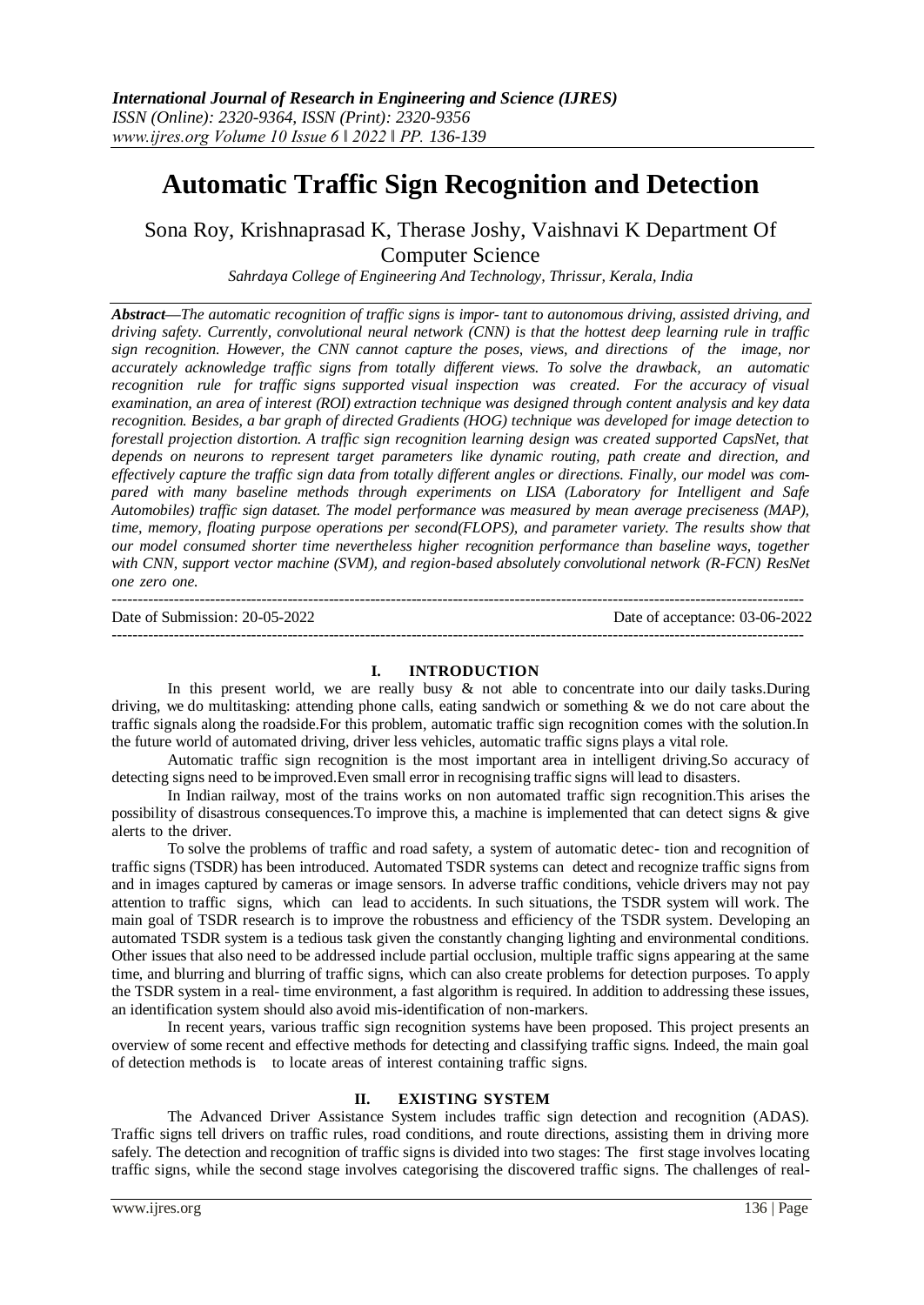time traffic sign detection are discussed in this article. A review of existing detection approaches is offered, including color-based, shape-based, and learning- based detection. The feature matching and machine learning algorithms utilised in the traffic sign recognition step are also discussed.

# **III. LITERATURE SURVEY**

According to the study "Fresh and rotten fruits catego- rization using CNN and transfer learning," detecting rotting fruits has become increasingly significant in the agricultural business. People are normally in charge of classifying fresh and decaying fruits, which is inefficient for fruit growers. Humans become tired after doing the same thing over and over, while machines don't. As a result, the research proposes a strategy for decreasing human effort, cost, and production time in the agriculture industry by identifying flaws in the fruits. If the flaws are not discovered, infected fruits may contaminate healthy fruits. As a result, we provided a model for preventing disease transmission. The suggested model distinguishes between fresh and rotten fruits based on the input fruit pictures. In this project, we used three distinct types of fruits: apple, banana, and oranges. A CNN is used to extract characteristics from the input fruit photographs, while Softmax is used to classify the photos into fresh and rotting fruits. The correctness of the suggested model is evaluated using a dataset obtained from Kaggle, which provides a score of 97.82. The results showed that the proposed CNN model can tell the difference between fresh and rotten apples.

The paper "A hybrid classifier for handwriting recognition on multi-domain financial bills based on DCNN and SVM" claims that with the rapid growth of the global economy, automatic recognition of financial bills is becoming the pri- mary way to reduce the burden of the traditional manual approach to bill recognition and classification. Most automatic recognition systems, on the other hand, are unable to recognise handwritten characters on bank bills, particularly when the bills are from various financial institutions. To address the issue, this work investigates the bill system in banks as well as the operations of bill number identification, before developing a hybrid classifier based on DCNN and SVM to recognise handwritten numbers on financial bills in various domains. To efficiently mine the local handwritten numbers on financial invoices from various sources, the DCNN with several chan- nels was used. The retrieved data was then loaded into the SVM to achieve accurate number categorization. Our solution takes full advantage of the information distribution differences between fields and adapts to them using a parameter sharing mechanism. Experiments reveal that our method is more accurate than benchmark methods at recognising handwritten numerals on bank bills.

According to the paper "Role of counsellors in the nurturing of inventive skills from the perspective of students," guidance and counselling play an important role in schools for a child's future success. The study acknowledges that counselling is a transforming process that assists people in learning everything they need to know both inside and outside of school. Because this is an opinion publication, the study used review research procedures. The document acknowledges that counsellors must gain the child's trust in order to provide him or her with the required information to assist the youngster. Counselors should encourage students to participate in treatment sessions in order to aid the child's future achievement. The function of advice and counselling in effective teaching and learning in schools for the future success of children is discussed in this study.

The paper "An approach to detect automobiles in diverse climatic circumstances using the corner point technique" de- scribes a new method for recognising vehicles that employs a basic yet effective algorithm. The most significant components in vehicle detection are the attributes of the vehicle. The proposed algorithm takes into account the corner points. The Harris corner detector is used to calculate a large number of points that are closely packed within the area of a vehicle. These points are grouped together because they are densely packed. This grouping implies that each vehicle owns a set of corners, and such groupings are important in the algorithm.

After grouping is complete, the background noise must be re- moved. The retrieved corner points are tracked using the Lucas Kande algorithm. To make the output stable and trustworthy, each corner point of the vehicle is tracked. The suggested method is unique in that it can recognise automobiles in a variety of settings and can work in complex contexts.

The paper "Cost-effective traffic sign detection using smart mobile devices" describes a mobile devicebased autonomous road sign detection and recognition system. The system is built on a client-server architecture that allows mobile users to take images of traffic signs and send them to a centralised server for processing. The server performs the preprocessing, detection, and recognition, and then sends the result back to the mobile device. We employ specific colour attributes calculated from the input image to detect traffic signs. A neural network based on normalised colour histogram characteristics is used to implement recognition. The implications of various parameters on recognition accuracy are discussed. Our findings show that the system can provide an effective foundation for multilingual recognition of locale-dependent traffic signs.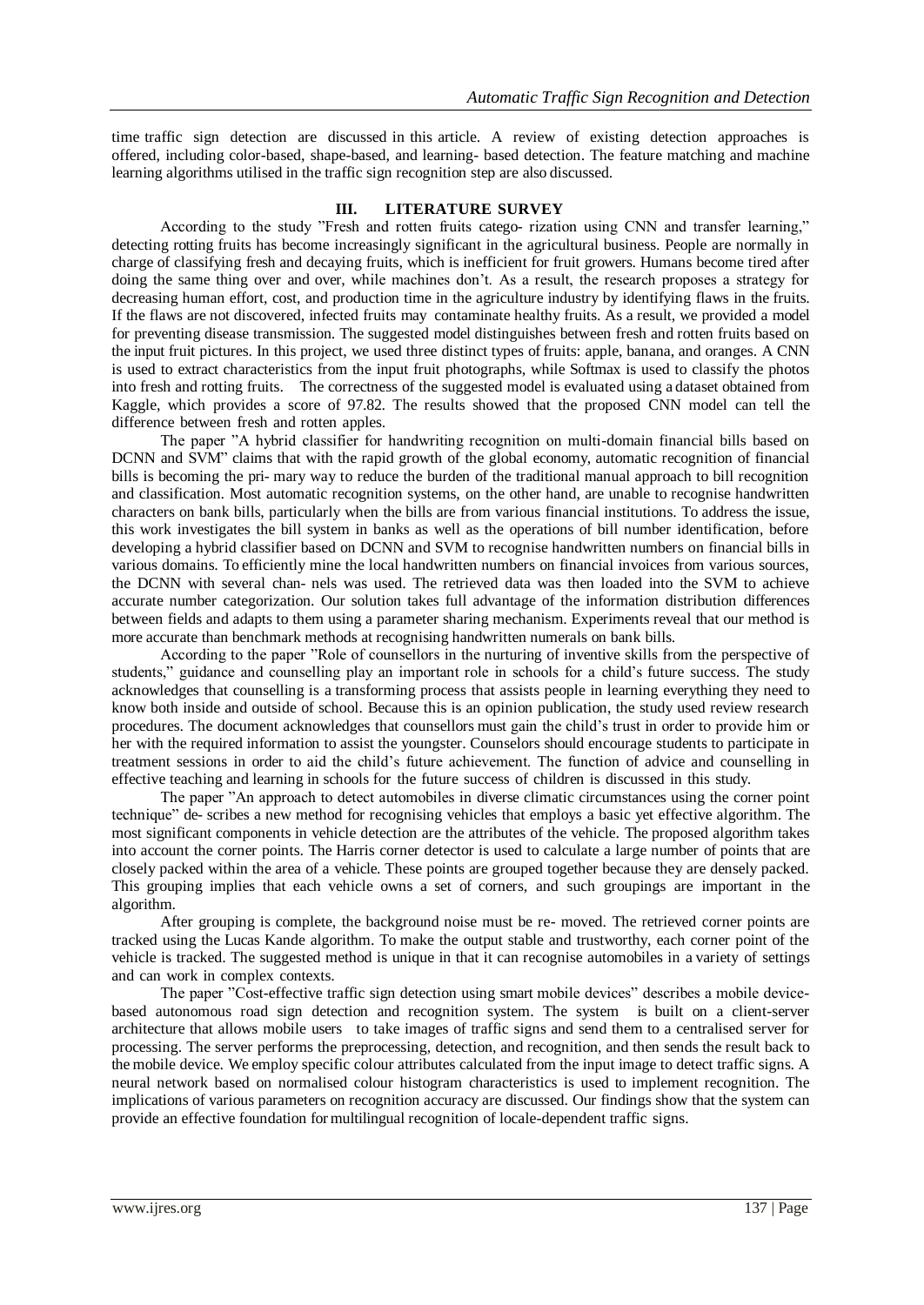

**IV. PROPOSED SYSTEM**

Fig. 1. Block diagram of proposed model

# Step 1: Data Collection

We use LISA Dataset. The LISA Traffic Sign Dataset is a set of videos and annotated frames containing US traffic signs. It is released in two stages, one with only the pictures and one with both pictures and videos. The images are available now, while the full dataset is underway and will be made available soon.It has 47 US sign types,7855 annotations on 6610 frames,Sign sizes from 6x6 to 167x168 pixels.

### Step2: Input Data

The second step is to input data. Data input is given in the form of video. Here,we use opencv for data input. The input video is converted into frames.



Fig. 2. Conversion of video to frames

Step3: Training Data

Training data is the third step.We use LISA dataset for training using CNN. Step4: Generate model file

Using CNN we will train the data and will save these trained data as a model file. Step5: Testing

After extracting frame from user video,we will check the match with the generated model file and find prediction.Then mark the prediction as bound box using opencv.



Fig. 3. output inside bound box with prediction

Dependencies: Python 3.5+ TensorFlow v0.12.0: used for training using cnn Pickle OpenCV-Python: for operations on camera like play Matplotlib (optional): for making graph and chart

# **V. CONCLUSION**

This paper provides a Capsnet-based automatic road sign recognition algorithm. ROI extraction, HOG feature creation, and layered CapsNet are all part of the proposed approach. The authors described the HOG feature, which could efficiently acquire the image's pixel-level properties from any viewpoint and speed up the model's learning. Our model outperformed baseline techniques in terms of speed, memory usage, and parameter requirements when tested on a real-world traffic sign dataset. The CapsNet outperforms the traditional CNN since it uses vectors to fully exploit photos of various angles and directions.